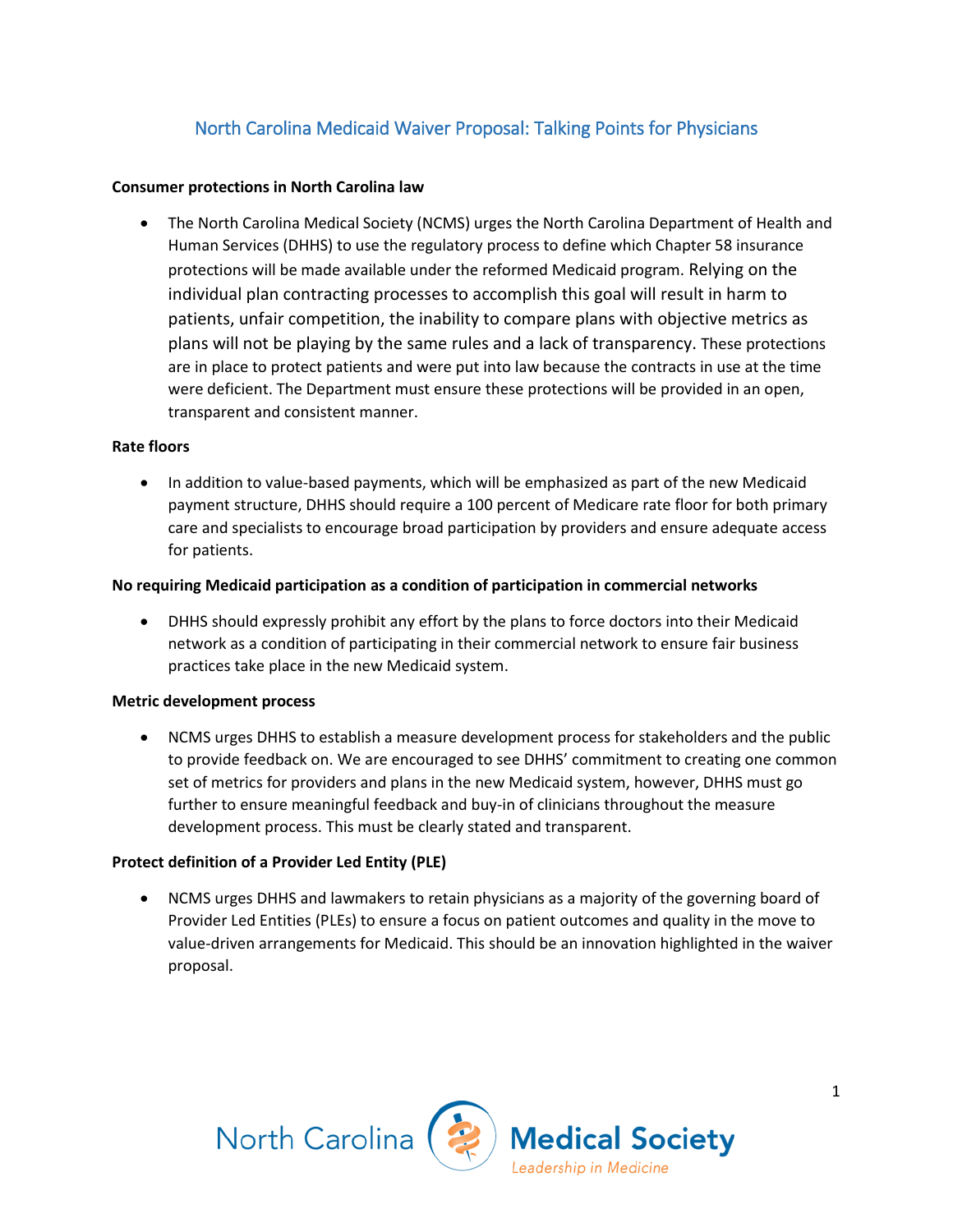## **Ensure an open, transparent and affordable HIE**

- DHHS must expressly prohibit use of data blocking and ensure fair participation rates for the new Health Information Exchange (HIE) in order to ensure its success.
- DHHS should ensure all practices and physicians can access the HIE data at a minimal cost. For the HIE to be successful, we must find ways to keep costs for physicians low.

# **Improve coverage for North Carolina citizens in need**

 NCMS has advocated for improved coverage for health insurance for many years. Now that Medicaid reform is underway, we encourage the state to begin planning for innovative ways to improve coverage for those in need in a financially reasonable manner. Using an 1115 waiver is an opportunity to discuss innovative Medicaid proposals with the Centers for Medicare and Medicaid Services (CMS) and should be pursued by DHHS and state legislators to the extent possible as part of the waiver application process.

## **Patient choice in selecting a health plan**

- DHHS must clarify that there is an error on page 59 of the draft waiver, which states that the DHHS plan will "restrict patient choice" as this conflicts with what is proposed throughout the rest of the waiver document. It will be critical to provide patients with a choice of health plan and for those who do not choose a plan, an auto-assignment process is used. The NCMS strongly opposes restricting patient choice in any way.
- We support providing patients with a choice in their health plan, focused around the primary care provider relationship with help of a navigator. In the auto-assignment process for those who do not actively choose a plan, DHHS must ensure a patient's existing primary care provider relationship is preserved.

## **Opportunities to contract**

 DHHS should establish an out-of-network structure that encourages providers to contract with Pre-paid Health Plans (PHPs) while maintaining fairness for providers. DHHS should define reasonable terms, protect against take-it-or-leave-it negotiations and oppose automatic punitive rates structures.

## **Pregnancy Medical Home transition**

 DHHS should more clearly define its plans to transition the Pregnancy Medical Home program under Medicaid reform. The NCMS urges DHHS to consider using a common set of measures among health plans to achieve similar program goals. The Innovations Center should be tasked with creating a common set of Pregnancy Medical Home 2.0 measures and provide consistent data and feedback with practices throughout the state to achieve this goal. The NCMS believes this program is innovative, and incorporating it more clearly in the state's waiver proposal would enhance the viability of the 1115 waiver application. This should be done in consultation with practicing OBGYN physicians to provide sufficient input on how this could best be scaled.